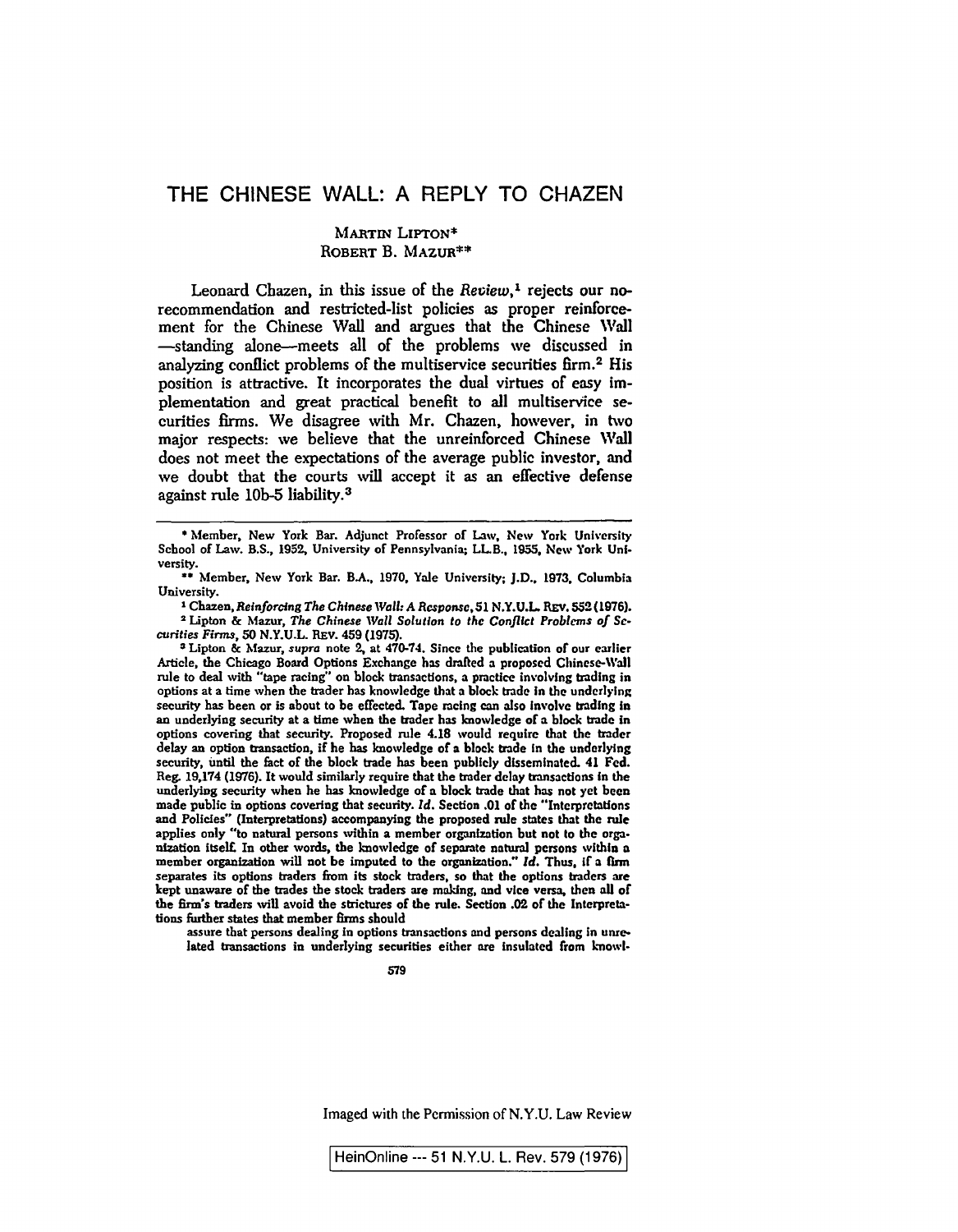**Mr. Chazens quarrel with our proposal can be reduced to three essential arguments: first, the no-recommendation policy would impair the brokers investment performance for its customer; second, our notion of customer expectations is incomplete; and third, the scope of the brokers legal duties to its customer is not as broad as we suggest. Based on those contentions, Mr. Chazen ~vould have the broker-dealer department of the Chinese-Walled firm continue recommendations about a security, notwithstanding the firms entry into <sup>a</sup> confidential relationship with the issuer or the receipt elsewhere in the firm of inside information concerning**  $t$ he company in question. In our view, Mr. Chazen's premises do **not survive close scrutiny. Moreover, his proposed alternative approacha more limited restriction on recommendations based upon <sup>a</sup> concept of super-materialityis simply not viable.**

**I**

## **THE IMPAcT OF THE NO-RECOMMENDATION POLICY ON INVESTMENT PERFORMANCE**

**Mr. Chazen argues that. the no-recommendation policy works to the detriment of the unsophisticated investor who relies on his brokerage firm for investment advice, depriving the investor of his brokers guidance during the period of restriction. Mr. Chazen assumes that broker-dealer recommendations based on public in formation are useful to the unsophisticated investor even though contradictory inside information, unknown to the broker-dealer de partment, exists elsewhere within the firm. In support of this contention, Mr. Chazen distinguishes between, on the one hand,** inside information of "transcendent importance"-such as an **imminent tender offer for the companys stock at <sup>a</sup> substantial premium over market, or the collapse of a hitherto solvent companyand, on the other hand, inside information that is use ful to an analyst evaluating a companys securities, but is by no means definitive.5 While apparently conceding the utility of the no-recommendation policy in the former case,6 Mr. Chazen argues**

**edge of each others transactions, or are able to comply with Rule 1.18 by de. ferring executions until prior transactions have been publicly disseminated. Id. ~ .02.**

**<sup>~</sup> Chazen, supro note 1, at 563-67. For a discussion of the theory that under rub lOb-5 a broker-dealer has a continuing duty to its customers to provide investment advice for a reasonable period of time after recommending securities to them, sos Mascola v. Merrill Lynch, Pierce, Fenner & Smith, Inc., 1973-1976 Transfer Binder) CCH FED. SEC. L REP. ¶ 95,470, at 99,388 & n.16 (S.D.N.Y. Mar. 17, 1976).**

**<sup>~</sup> Chazen, supra note 1, at 567.**

**See Id.**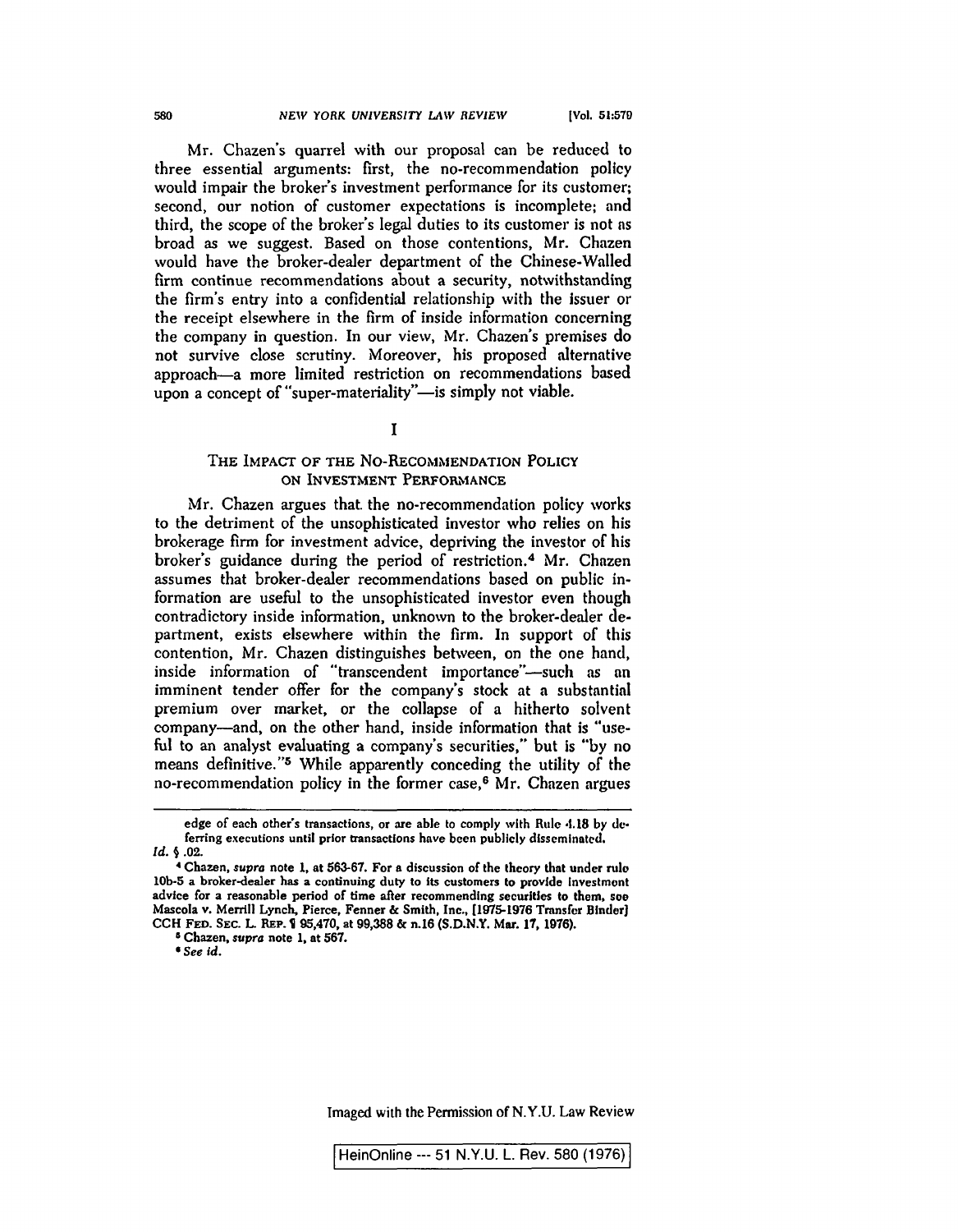**that, in the latter case, the broker-dealers recommendation is of value to the unsophisticated customer because the investors ~vith whom he is competing in the market also operate on the basis of imperfect knowledge.7 We agree that impact on investment performance is an impor**

**tant consideration in determining appropriate inside information**  $p$  policies for securities firms. We take issue, however, with the **premise, implicit in Mr. Chazens argument, that investors are sig nificantly better off with recommendations that may or may not be inconsistent ~vith inside information known to others in the firm than they would be if deprived of any recommendations during appropriate periods of restriction. Mr. Chazen cites no empirical evidence that supports this assumption, and we know of none.8 But, even assuming that some of the firms customers could derive some incremental benefit from continuing recommendations in the face of isolated inside information, that theoretical benefit must be weighed against the arguments which support the no-recom mendation rule.9 The possible benefit to investors from such con tinuing recommendations does not affect our conclusion that the Chinese Wall must be reinforced.**

**Mr. Chazen also challenges our contention that the investment banker does not usually have so many confidential relationships that investment performance will be impaired if <sup>a</sup> restricted list is implemented in the area of broker-dealer recommendations. <sup>10</sup> Mr. Chazen notes our observation, offered in the investment man agement context, that <sup>a</sup> restricted-list policy for the Chinese-Walled commercial bank that maintains confidential relationships ~vith a multitude of public companies would so narrow the range of permissible investment for the trust department as to impair se verely its investment performance.11 He then questions our dis tinction between commercial banks and investment banks. He argues that even a]n investment-banking firm may bave <sup>a</sup> sub stantial number of companies on its restricted list at any one**

**<sup>~</sup>Id. at 567, 576.**

**<sup>S</sup> Indeed, several studies of mutual fund performance have raised questions con cerning the overall effect oF broker recommendations on Investment performance.** See, e.g., I. Friend, M. Blume & J. Crockert, Mutual Funds and Other **b~sTxnmo1~x. INVEsTORs <sup>19</sup> (1970) (unweighted investment in all NYSE stocks would have topped mutual fund investments over the entire period 1960-196811; ~VHAETON SCHOOL OF FINANCE AND CO~.utEncE, A STUDY OF MUTUAL FUNDs 17-18 (1952) (the average performance by the mutual funds over the 5-314 years covered did not differ appreciably from what would have been achieved by an un managed portfolio with the same division among asset types).**

**See text accompanying notes 17-33 infra.**

**tm0Cbazen, supro note 1, at 564-65.**

**hid, at 564, quoting Lipton & Mazur, supra note 2, at 509.**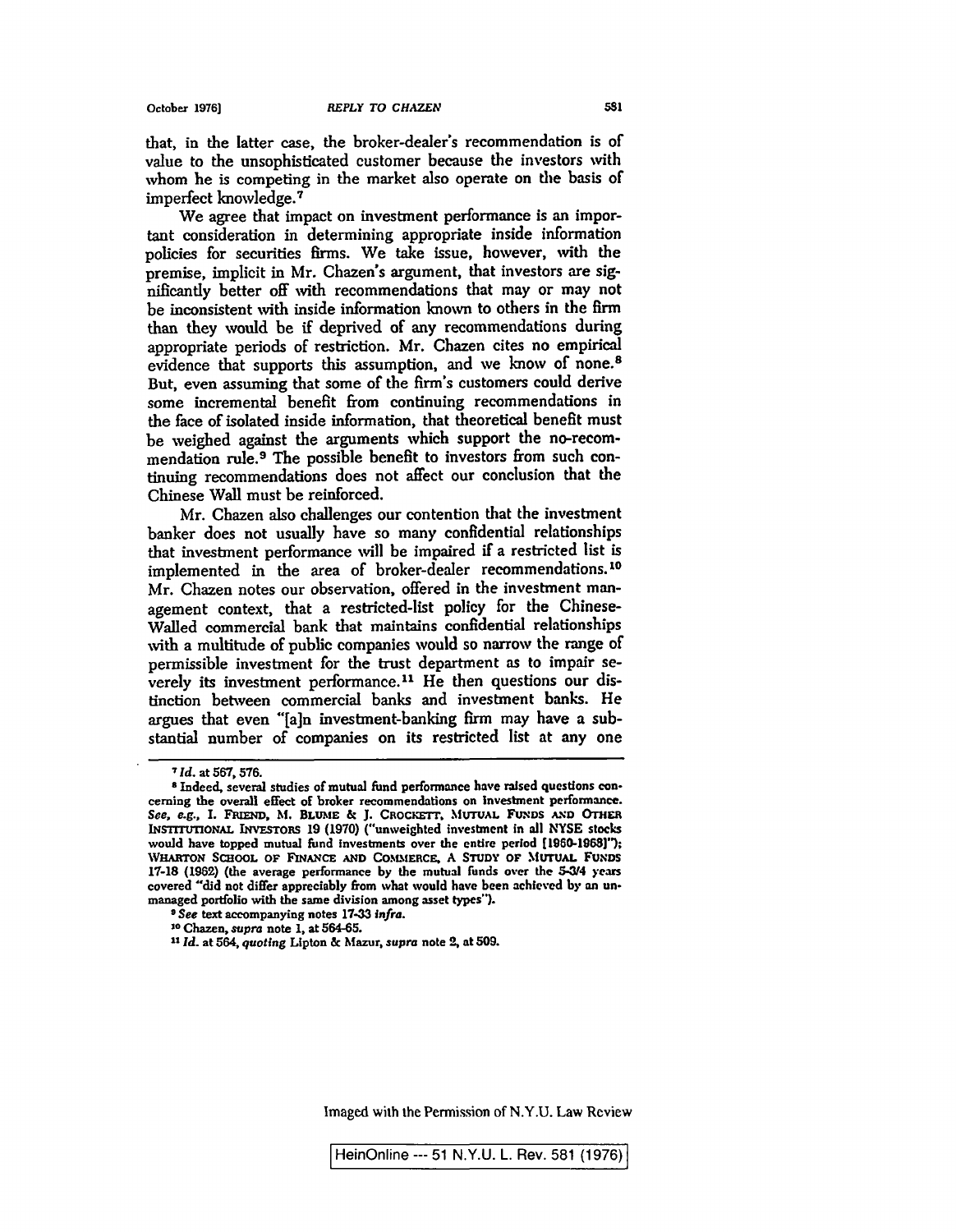**time.12 Noting that <sup>a</sup> few public companies account for <sup>a</sup> dispro portionate share of investor interest, he further argues that it is not only the quantity of confidential relationships ~vith issuers which impact upon investment performance, but also the quality of such issuers.3**

**We are mindful, however, of the fact that the investment bankers confidential relationships with its clients are generally of much shorter duration than those of the commercial banker. Thus, if a restricted list is used, the resulting period of restriction ~vill likely be much shorter for the investment banker than for the commercial banker. In the case of the more important issuers dis cussed by Mr. Chazen, that period is especially likely to be lim ited. Such companies are, for the most part, highly sensitive to their disclosure obligations and, accordingly, can be expected to disclose any inside information promptly, thereby limiting the period of restriction. As we noted in our Article, our reinforcement techniques are intended to be flexible in relation to the business of the securities firm.14 We expect that the major investment banking firms dealing with multibillion dollar corporations normally would not feel a need to cease recommendations or otherwise restrict their activities with respect to such corporations securities beyond what is now normal for such firms in order to comply with rule** 10b-6.<sup>15</sup> The exceptional case that might require a lengthy restric**tion does not move us to change our basic position. ~**

**Finally, it should be noted that restriction of <sup>a</sup> company <sup>s</sup> se curities by a significant broker-dealer will in itself give the issuer a strong impetus promptly to disclose the information that has caused the restriction. To the extent that the use of the restricted list promotes timely disclosure of inside information, it helps to insure that all facts that reasonable investors would or might want to know in making investment decisions become available in the marketplace.**

**<sup>21</sup>d, at 565.**

**<sup>11</sup>d at 565 & n.72.**

**U Lipton & Mazur, supra note 2, at 499-510.**

**<sup>15</sup> 17 C.F.R. § 240.lOb-6 (1976). Rule lOb-6 proscribes certain trading activitios by <sup>a</sup> securities firm engaged in or likely to be engaged in an underwriting or other distribution of securities. See Lipton & Mazur, aupra note 2, at <sup>468</sup> n.22.**

**<sup>16</sup> Even if <sup>a</sup> company has <sup>a</sup> continuing relationship with an investment banker, in the sense that the issuer repeatedly returns to the same firm to handle its under writing, our proposed restriction period would not extend for the life of that relation ship. It would last only so long as the firm had access to, or possession of, insido information. Obviously, the restriction would apply as long as an investment banker acted as a director or confidential advisor of an issuer, but such occasions would**  $n$  **neither** be as numerous nor as lengthy as Mr. Chazen's analysis suggests.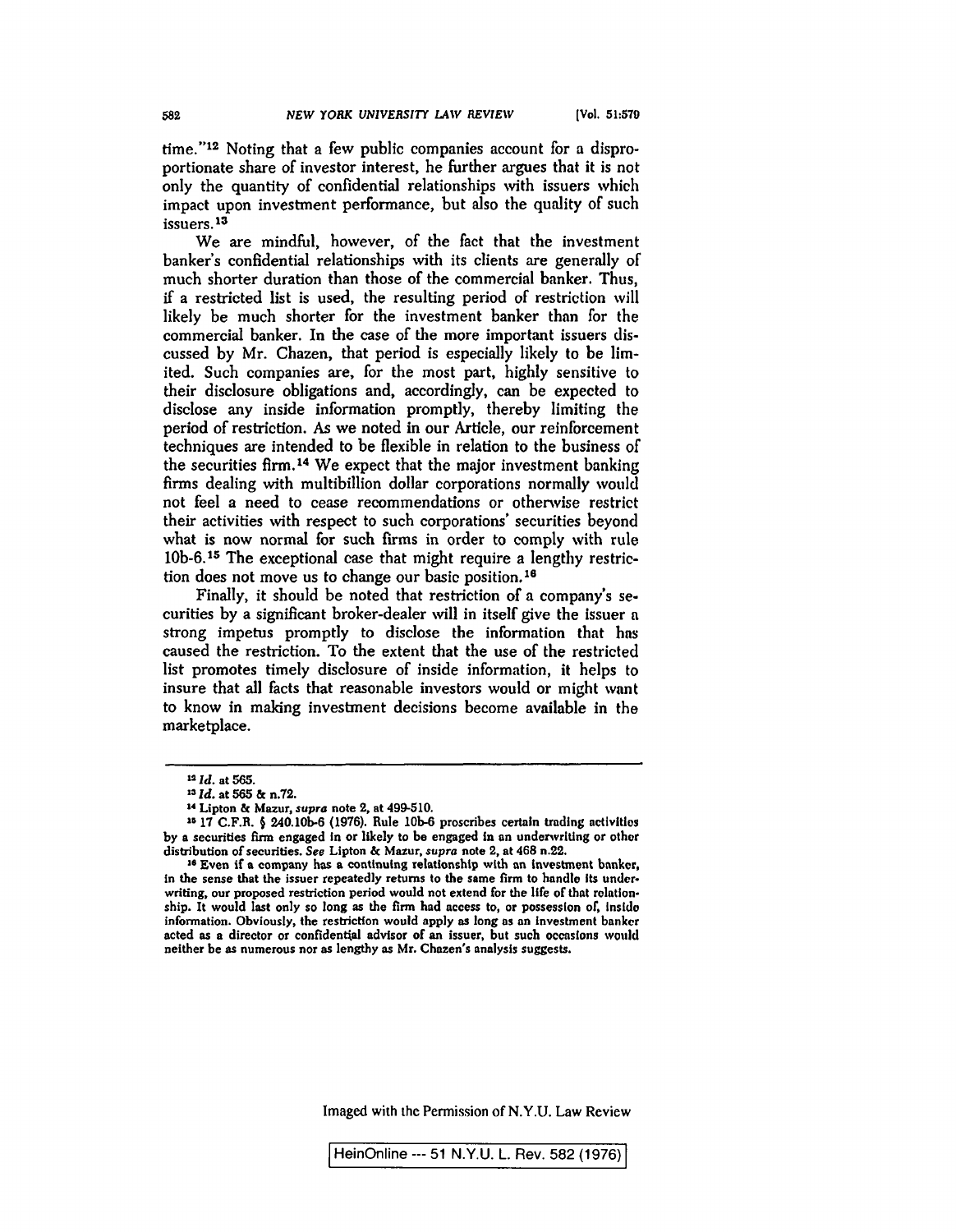### **II**

# **THE IMPACr OF THE NO-RECOMMENDATION POLICY ON CUSTOMER EXPECrATIONS**

**In discussing the question of investor expectations, Mr. Chazen contends that the brokerage customer expects the firm to provide him with continuing advice about securities be has bought on the firms recommendation.17 Thus, he concludes that unless it ap**  $p$  pears that favored clients . . . have benefited from a selective disclo**sure. . . customers should generally be tolerant ~vhen they receive recommendations . . . contradicted by information isolated in an other department.18 Again, ~ve think otherwise. The buying or selling of securities on a firms recommendation made in the face of**  $i$  **contradictory** inside information known to the firm seems to us a far **more significant event to an unsophisticated investor than the tem porary deprivation of advice during a period of restriction. Mr. Chazen may be correct that v]iolations of the no-recommendation principle have not elicited angry newspaper columns,19 but the district court in the SIade case~ and the Securities and Exchange Commission,21 have certainly made their feelings k-nown.**

We think that the unsophisticated brokerage customer-the supposed beneficiary of Mr. Chazen's attack on the no-recom**mendation policyis more likely to appreciate that there may be occasional periods during which the firm will have to suspend recommendations in particular securities than he is to be under standing and tolerant of occasional misrepresentations.22**

**See M. MAYER, CONFLICTS OF INrEnasT: BROKER.DEAI.ER Fnuts (1975). In discussing the problem of a broker-dealers recommendations in the absence of Input from the firms investment banking department, Mr. Mayer states:**

**Id. at 62. After discussing the ramifications of the Slado case, Mr. Mayer concludes that divorcing functions is the best solution to the Invesbnent.bankerlbrokcr-dealer conflicts problems. Id. at 64. See generolltj Maseolo v. Merrill Lynch. Pierce, Fenner & Smith, Inc., 1975-1976 Transfer Binder] CCH FED. SEC. L REP. <sup>1</sup> 95.470, at 99,387-88 (S.D.N.Y. Mar. 17, 1976) (panting of class action status where plalntifI~ alleged that defendant made recommendations to purchase securities or its proposed investment-banking client while defendants underwriting department was In pos session of material adverse facts concerning the issuer).**

**<sup>17</sup> Chazen, supra note 1, at 565.**

**laid, at 569.**

**laid at 568.**

**<sup>~</sup> See Slade v. Shearson, Hammill & Co., 1973-1974 Transfer Binder] CCH Fw. SEC. L REP. <sup>1</sup> 94,329 (S.D.N.Y. 1974), dtscusscd in Chazen, SUPTG note 1, at <sup>557</sup> n.2, and Lipton & Mazur, supra note 2, at <sup>461</sup> n.6, 478.80.**

**<sup>21</sup> BrIef for SEC as Amicus Curiae at 11, Slade v. Shearson, Hammill & Co., 517 F.2d <sup>398</sup> (2d Cir. 1974); see Lipton & Mazur, supra note 2, at 485.87.**

**Als a matter of common sense, <sup>a</sup> customer cannot help feeling that a finan cial analyst is negligent if he fails to pick up Information about a stock that Is available in the ifies of the underwriting department down the eorrldor.**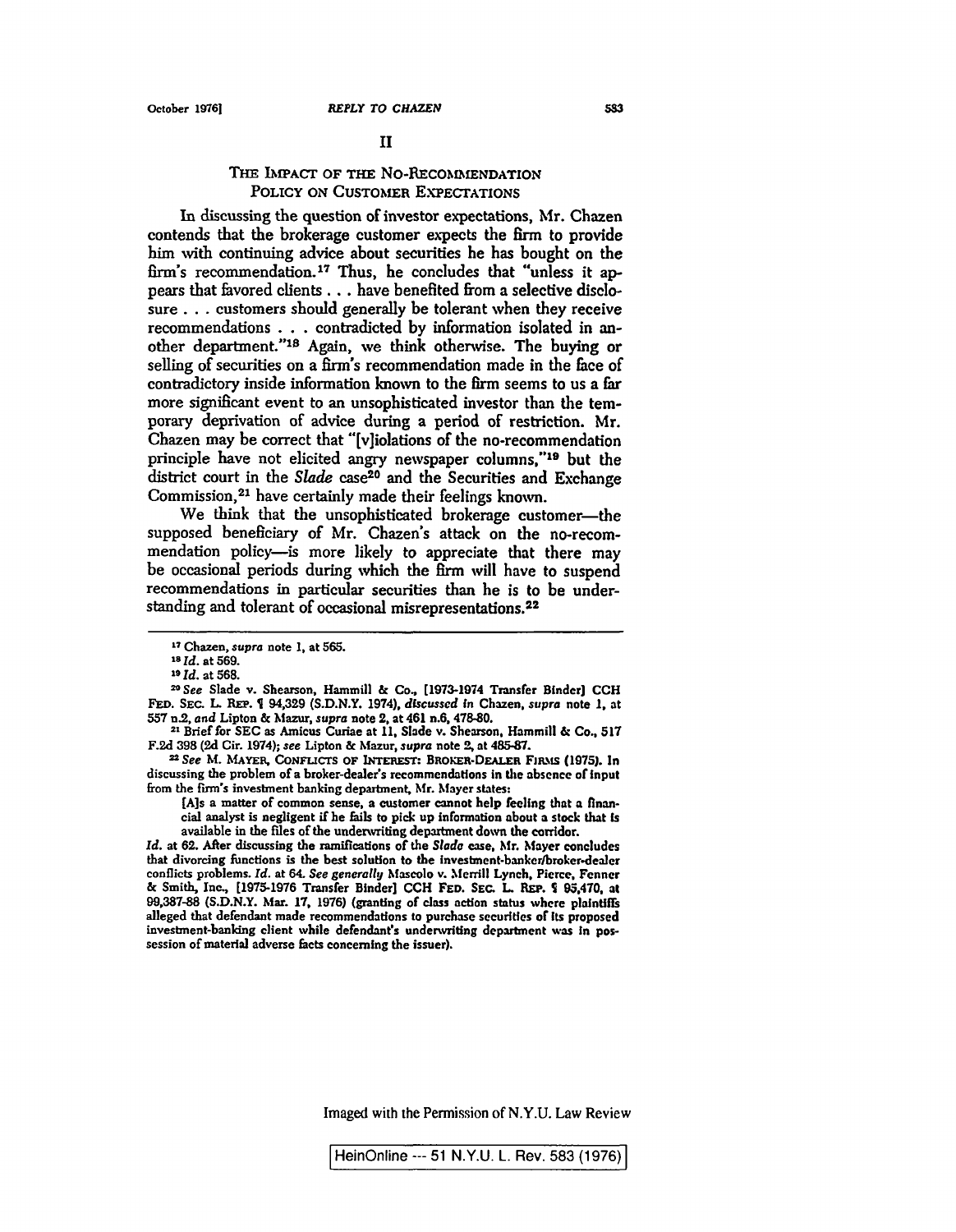# **III**

### **THE NEED FOR A NO-RECOMMENDATION POLICY**

**The third prong** of Mr. Chazen's assault on the no-rec**ommendation policy is his assertion that the policy is unnec essary.23 He argues that it is too simplistic merely to view <sup>a</sup> firms recommendation made contrary to inside information as <sup>a</sup> pro scribed misrepresentation under rule lOb-5. Rather, according to Mr. Chazen, the firm does not face rule lOb-5 liability to its cus tomers for misrepresentation unless it is somehow at fault.24 He asserts that the firms employee who makes <sup>a</sup> representation incon sistent vith inside information that has been isolated from him is not at fault.25 But, in making those representations, the employee represents the firm.26 Therefore, it is likely that the long-estab lished rule that a securities firm has a duty to police its salesmen**  $-$ a rule with its genesis in the "shingle-theory" cases<sup>27</sup>—will con**tinue to have vitality.**

**We submit that the no-recommendation policy implemented through a restricted list is the appropriate procedure to satisfy the firms policing obligation in this regard. Mr. Chazen, however, disputes our reading of the shingle-theory cases. He argues that these cases do not impose any policing obligation at all.28 Rather,**

**<sup>~</sup> Chazen, supra note 1, at 557-63.**

**<sup>~4</sup> Id. at 556. Mr. Chazen might well have added to the cases in support of this general proposition the Supreme Courts recent pronouncement In Ernst & Ernst v. Hochfelder, 96 5. Ct. 1375 (1976). The Court there stated that a privato action for damages under rule lob-S could not be based on mere negligence: there must be an allegation of an intent to deceive, manipulate, or defraud. Id. at 1381.**

**<sup>~</sup> Chazen, supra note 1, at 558.**

**<sup>~</sup> See Lipton & Mazur, supra note 2, at 482. See generali~ E. HERMAN, CoN FUCT5 OF IN-rEREs~r: COMMERCIAL BANK TRUST DEPARTMENTS. 73-87 (1075). Mr. Herman states that banks benefit from the belief, which they have cultIvated in the past and still do not discourage, that association with <sup>a</sup> bank gives <sup>a</sup> trust de partment <sup>a</sup> knowledge advantage. Id. at 78. He observes that the institution of <sup>a</sup> total Chinese Wall between the commercial banking and trust departments of the commercial bank may impede the flow of material public information to the trust manager and argues that there is <sup>a</sup> resultant exposure to suit by trust.benellciarles. Id. We do not believe, however, that any such exposure is significant because any public information blocked by the Chinese Wall is by definition available to the diligent trust manager from some source. In any event, assuming that there may be isolated incidents In which material public information is not communicated by the commercial-banking departments to the trust manager and that the trust manager doos not receive such information from some other source and that he effects a transaction contrary to the thrust of the public information, such potentiality hardly rIses to the level where it obviates the Chinese Walls overall utility to the bank.**

**<sup>27</sup> See, e.g.. R.H. Johnson & Co. v. SEC. <sup>198</sup> F.2d 690, 696.97 (2d Cir.), ccrt. denied, 344 U.S. 855 (1952); Hecht v. Harris, Upham & Co., 283 F. Supp. 417, 438-39 (N.D. Cal. 1968), modified on other grounds, 430 F.2d 1202 (9th CIr. 1970); Coodman v. H. Hentz & Co., 265 F. Supp. 440. 445 (N.D. III. 1967); Lorens v. Watson, <sup>258</sup> F. Supp. 724, <sup>733</sup> (E.D. Pa. 1966). <sup>~</sup> See Chazen, supra note 1, at 562.**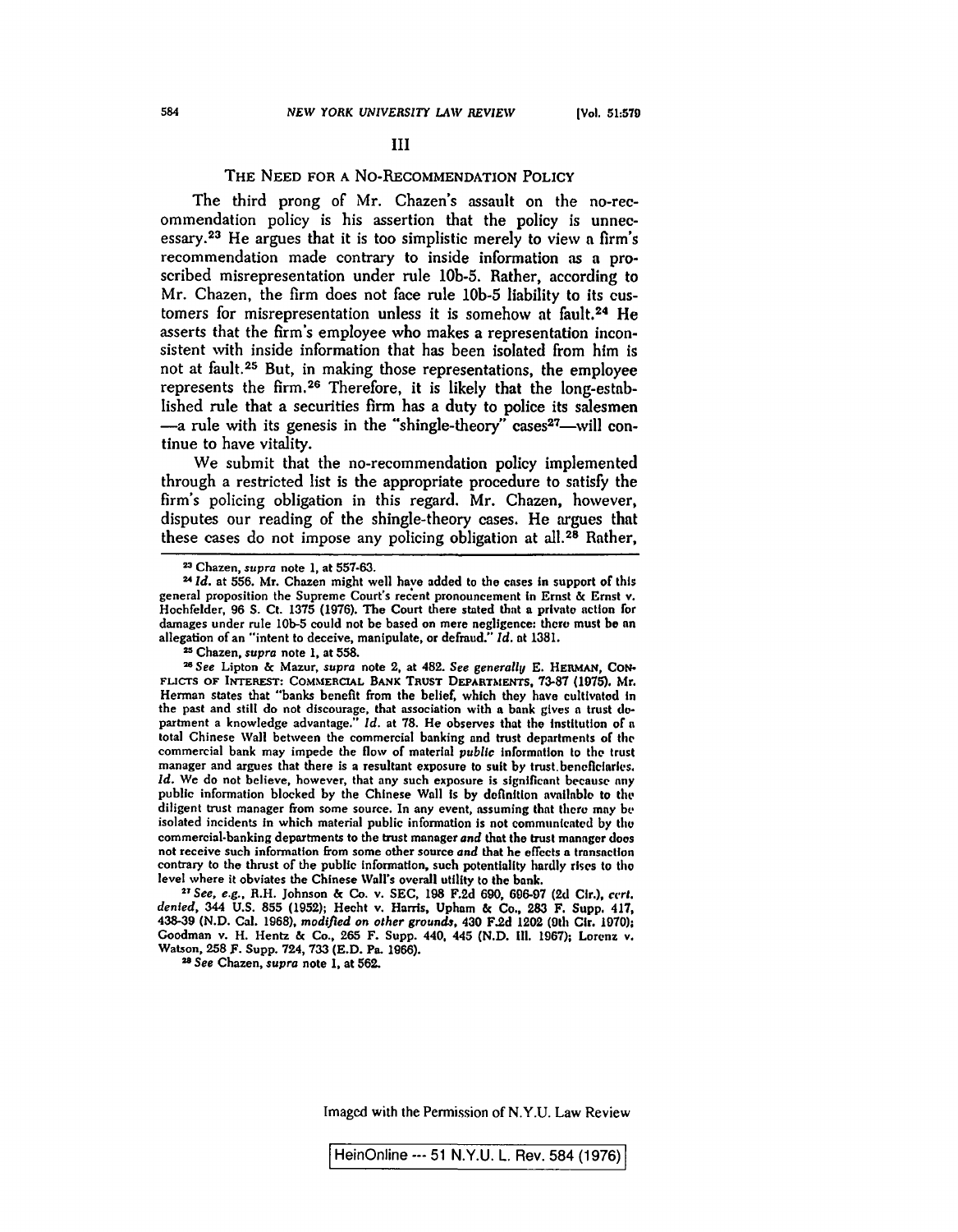**he states that the shingle-theory caseswhich hold, among other things, that a broker-dealer must have a reasonable basis for its recommendation and must disclose to the customer any contrary information** known to the firm<sup>29</sup>—are not applicable to the **Chinese-Walled securities firm in the situation typified in Slade. According to Mr. Chazen, the shingle-theory was directed only at bad-faith conduct.30**

It is too late in the day to make that argument. The offspring **of the shingle-theory cases now delineates a full panoply of duties owed** by the broker-dealer to its customer<sup>31</sup>—a panoply that is **consistent with customer expectations and, indeed, gives rise to them. These duties include an obligation to reveal all information about <sup>a</sup> security that might reasonably be expected to affect the customers trading decision.32 Investment advisors and investment managers are under even more stringent statutory strictures against misrepresentation.33 Faced with such duties, the multiservice firm that opts for an unreinforced Chinese Wall risks not only the pros pect** of customer wrath due to its employee's misrepresentations, **but also liability to customers for failure to police its employees adequately.**

### **Iv**

### **CHAZEN'S CONCEPT OF "SUPER-MATERIALITY"**

**Finally. Mr. Chazen describes an alternative approach to the flat prohibition on a firms making broker-dealer and investment advisory recommendations while the firm is in possession of iso lated inside information. He proposes that firms adopt <sup>a</sup> policy of continuing recommendations unless the information is of such supreme importance that it precludes <sup>a</sup> reasonable investment**

**~ Id.**

**~ See Investment Advisors Act of 1940, <sup>15</sup> US.C. <sup>1</sup> 801,4 (1970) (nntl.frnud pro vision); Proposed rule 206(4)-4 under the Investment Advisors Act at 1940, SEC In vesbnent Advisors Act Release No. 442, 1974-1975 Transfer Binderi CCH FED. SEc. U. REp. <sup>91</sup> 80,128, at 85,150 (Mar. 5, 1975) (requirement of writtcn disclosure statements).**

**<sup>28</sup>See, e.g., Hanly v. SEC. <sup>415</sup> F.2d 589, 597 (2d Cir. 1969); Van Aistyne, Noel & Co., 33 S.E.C. 311, 321 (1952), modified on otlicr grounds, 34 S.E.C. 593 (1953); Black v. Shearson, Hanimill & Co., <sup>266</sup> CaL App. 2d 362, 367-68, <sup>72</sup> Cal. Rptr. 157. 160 (1968). See generally Brudney, Origins and Limited ApplicabIlity of the Reasonable Basis or Know Your .~fcrcliandlsc Doctrine, In PU Fouwru ANNUAL INSTITUTE ON SECURITIES REGULATION 239 (1973) [hereinafter FOURTH ANNUAL I.NsTrrUTEI; Jacobs, The Impact of the Sccuritlcs Ercluzngc Act Ruic lOb-S on Broker-Dealers, 57 CORNELL L. REv. 869, 876.81 (1972); Lipton, The Customer**  $Suitability$  *Doctrine*, in FOURTH ANNUAL INSTITUTE, supra at 273; Mundheim, **Professional Responsibilities of Broker-Dealers: Thc Suitability Doctrine, 1965 DuXE U. 445.**

**<sup>~</sup> Chazen, supra note 1, at 562.**

**<sup>21</sup> See Lipton & Mazur, supra note 2, at <sup>465</sup> n.10.**